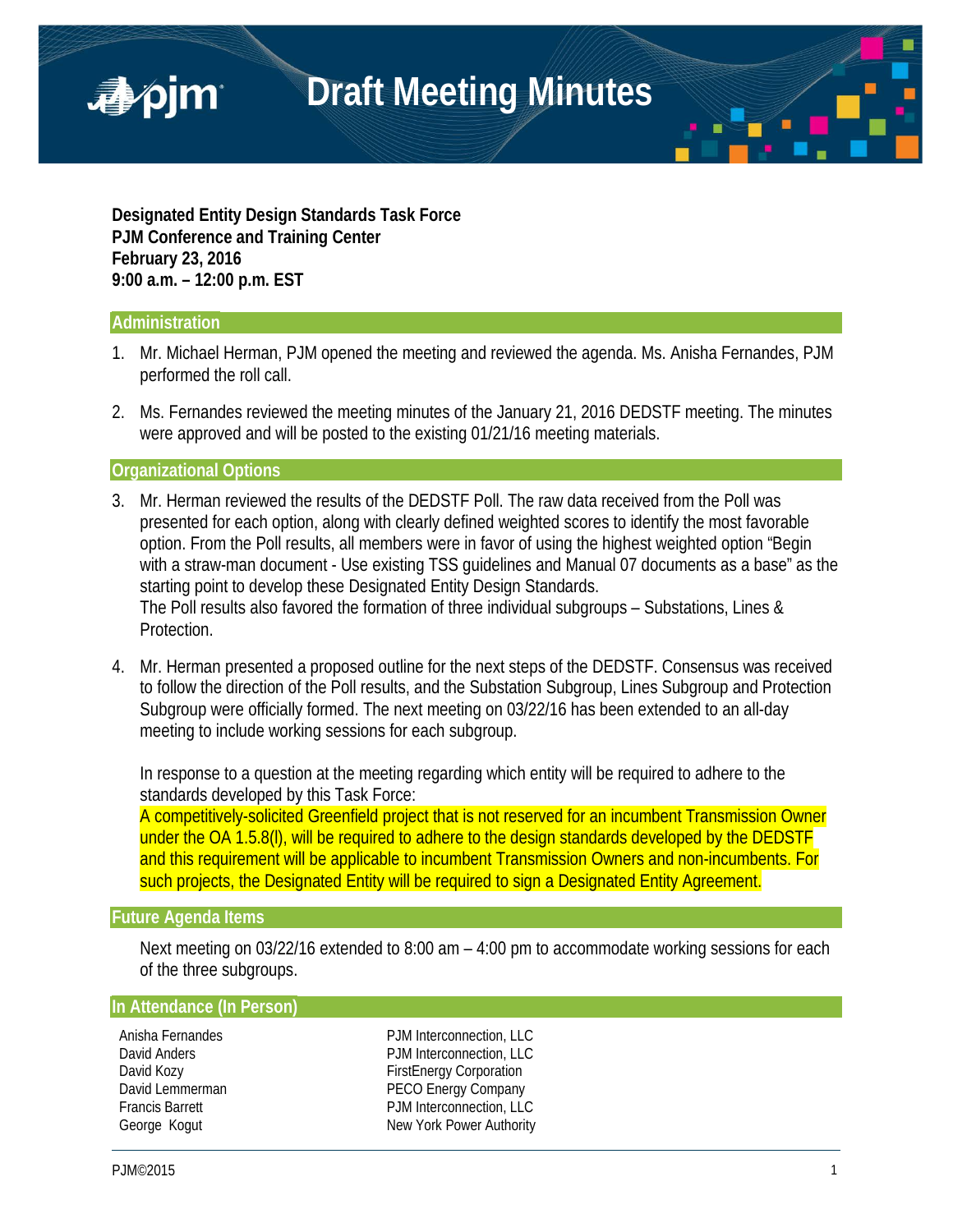

# **Draft Meeting Minutes**

Harry Hackman **Primary Power LLC** James Hubertus **PSEG Energy Resources and Trade LLC** Jay Lenhart **Dominion Virginia Power** Joseph Hay PJM Interconnection, LLC Michael Herman **PJM Interconnection, LLC**<br> **PPI Flectric Utilities Corp.**<br>
PPI Flectric Utilities Corp. PPL Electric Utilities Corp. dba PPL Utilities Suzanne Glatz<br>
Anisha Fernandes<br>
PJM Interconnection, LLC Anisha Fernandes **PJM Interconnection, LLC**<br> **David Anders** PJM Interconnection, LLC PJM Interconnection, LLC David Kozy **Example 20** FirstEnergy Corporation

#### **In Attendance (Teleconference)**

Adam Molitor **American** Ameren David Pratzon GT Power Group Dennis Field ComEd Derek Hagaman GT Power Group<br>Drew Pizzo GT Power Group Drew Pizzo PEPCO Holdings, Inc. Justin Wenk **Ameren** Ronald Wellman Sudip George **APN** Starfirst, LP Tae Lee **Baltimore Gas and Electric Company** 

Aleen mohammed Commonwealth Edison Company Anthony Madonna **Delmarva Power & Light Company** Arleen Prusienski **Arleen Prusienski** Public Service Electric & Gas Company Christopher Mertz **Christopher Mertz** Virginia Electric & Power Company<br>
Daniel Covington **Company**<br>
Baltimore Gas and Electric Company Baltimore Gas and Electric Company Dave Parrish **Dave Parrish AEP Ohio Transmission Company, Inc.** David Mindham **ITC Mid-Atlantic Development LLC** Dean Busch NextEra Energy Resources PEPCO Holdings, Inc. Eric Mortenson **Exelon Generation Co., LLC**<br>
Jeff Merryman **Exelon Generation Co., LLC**<br>
PEPCO Holdings, Inc. PEPCO Holdings, Inc. Jeffrey Barsch **Appalachian Power Company** John Syner **FirstEnergy Solutions Corp.**<br>Jonathan Sasser **Access 1996** Customized Energy Solution Customized Energy Solutions, Ltd.\* Konrad Endres **Endremarya Endremarya Power & Light Company**<br>
Duke Energy Rusiness Services LL Matthew Tullis **Energy Business Services LLC**<br>Michelle Antantis **Duanes Access Services Cultimens**<br>Duguesne Light Company Duquesne Light Company NICHOLAS MATONE PPL Electric Utilities Corp. dba PPL Utilities Patrick Gerum **American Transmission Company, LLC** Raymond Alvarez **Public Service Electric & Gas Company** Richard Crouch Public Service Electric & Gas Company Robert May **Baltimore Gas and Electric Company**<br>
Ronald Wellman **Baltimore Gas and Electric Company** 

#### **Future Meeting Dates**

## March 22, 2016 **8:00 a.m.** – 4:00 p.m end and the DJM Conference & Training Center/ WebEx<br>
8:00 a.m. – 4:00 p.m end and the PJM Conference & Training Center/ WebEx

April 14, 2016 **8:00 a.m.** – 4:00 p.m PJM Conference & Training Center/ WebEx<br>
May 16, 2016 8:00 a.m. – 4:00 p.m PJM Conference & Training Center/ WebEx May 16, 2016 8:00 a.m. – 4:00 p.m PJM Conference & Training Center/ WebEx PJM Conference & Training Center/ WebEx July 19, 2016 **8:00 a.m.** – 4:00 p.m **PJM Conference & Training Center/ WebEx** August 17, 2016 **8:00 a.m.** – 4:00 p.m **PJM Conference & Training Center/ WebEx** September 12, 2016 **8:00 a.m.** – 4:00 p.m **PJM Conference & Training Center/ WebEx**